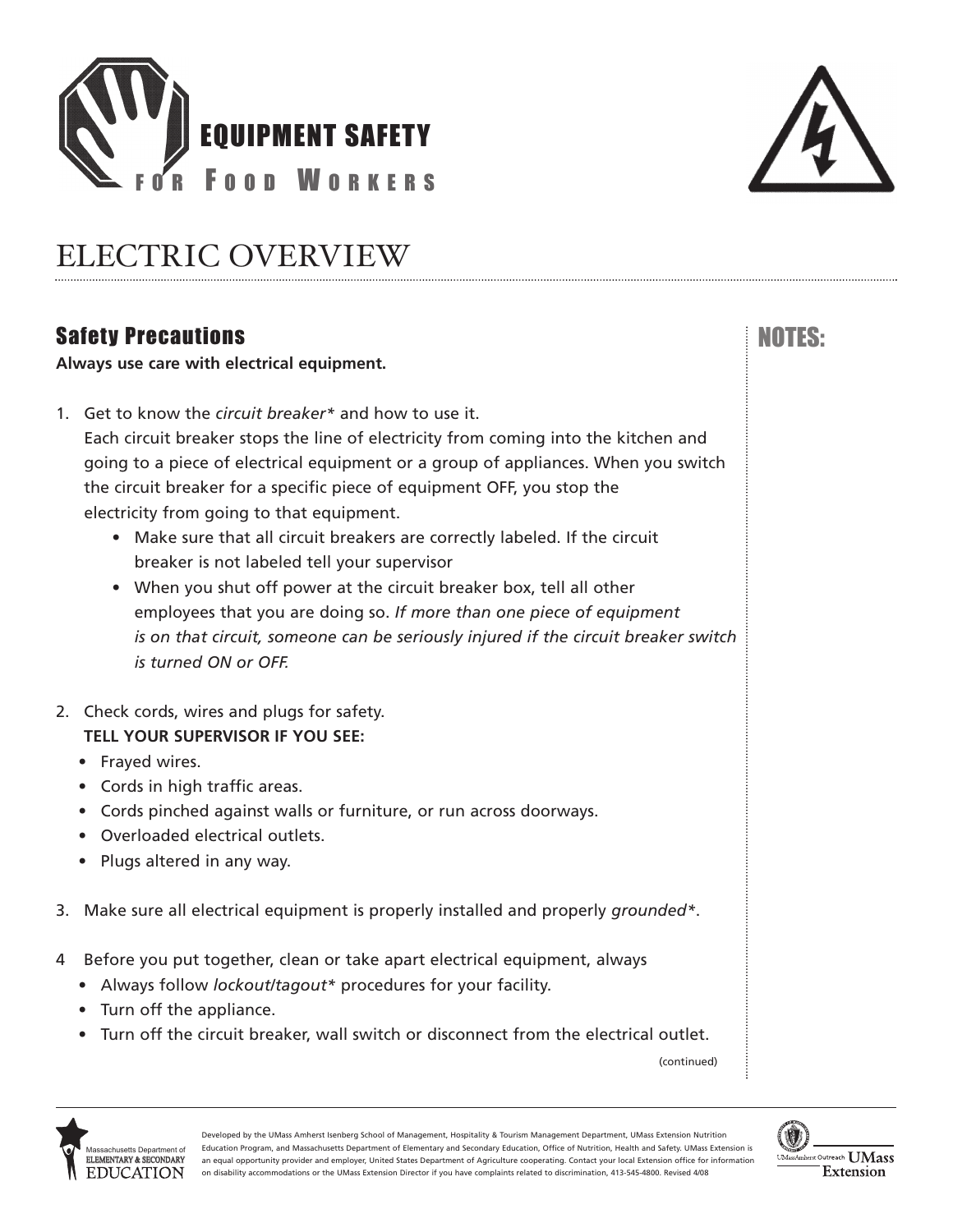### ELECTRIC OVERVIEW (continued)

- 5. When you clean electrical equipment, November 2012 1999 and Note in the USS:
	- Do not put motors or pumps in water.
	- Use a damp (not wet) cloth.
- 6. Immediately unplug the appliance or turn off the circuit breaker if you:
	- Feel a tingle when you touch an electrical appliance.
	- See lights flicker.
	- Smell smoke or strange odors.
	- Know equipment is not running properly.

**THEN, TELL YOUR SUPERVISOR.** 

#### **DEFINITIONS:**

- *\* Circuit Breaker* A circuit breaker automatically stops the flow of electricity when the electric circuit gets overloaded. You can also switch off a circuit breaker by hand at any time.
- *\* Grounded* Equipment is grounded when the electrical current is connected to an object (like a wire or round prong on a three pronged plug) that carries the current away from the equipment. This reduces energy between the earth and the equipment, and helps prevent electric shock or fires.
- *\* Lockout/Tagout* The standard that covers the servicing and maintenance of machines and equipment in which the unexpected energization or start up of the machine or equipment, or release of stored energy could cause injury to employees.

#### **For more food and equipment safety information visit<www.mafoodsafetyeducation.info>**

The Equipment Safety fact sheets are general guidelines. Final procedures for safe equipment operation and cleaning should follow the manufacturer's specifications. Check the manufacturer's manual at your site or ask your supervisor for specific equipment details.